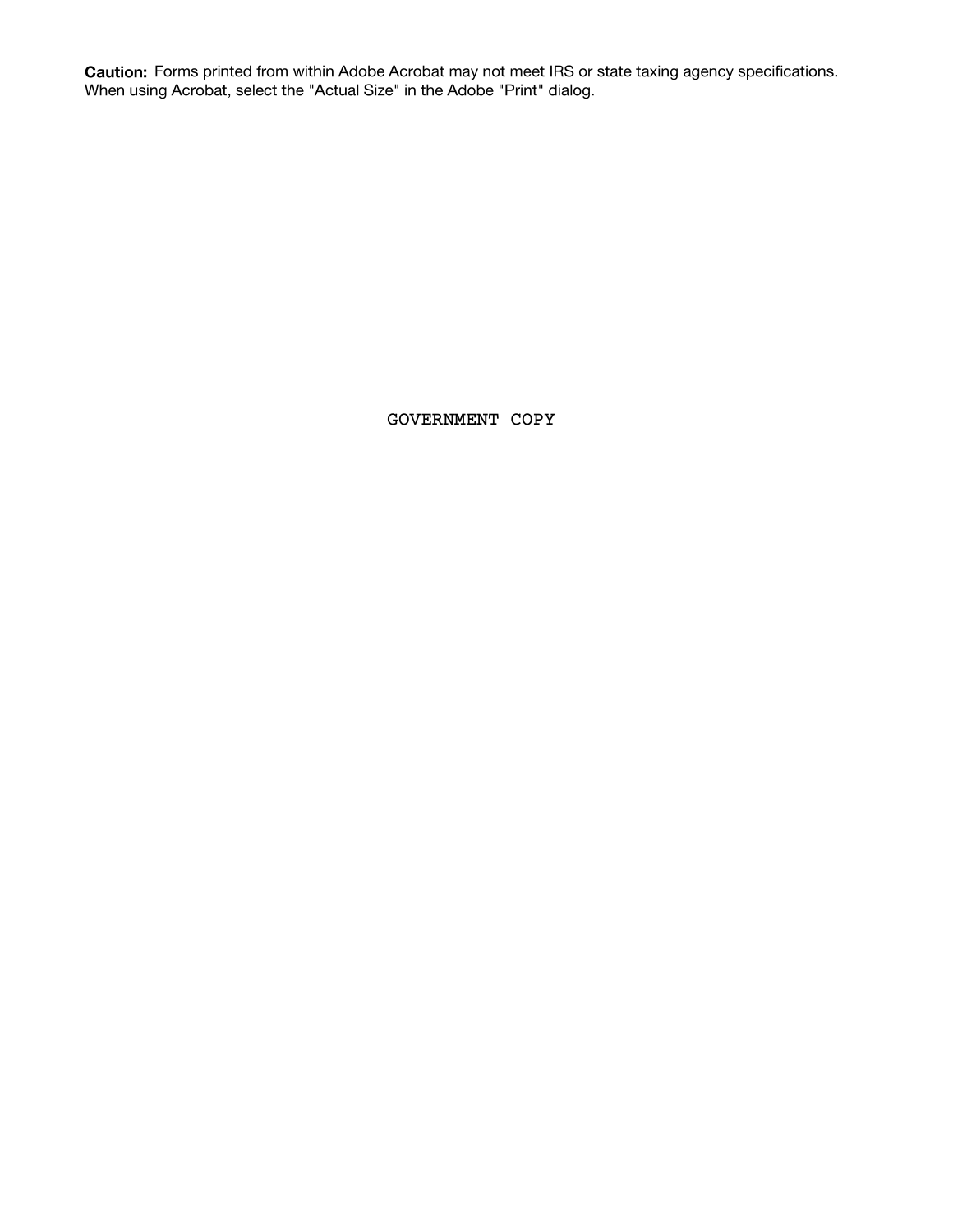| Form 8879-EO |  |
|--------------|--|
|              |  |

# **IRS e-file Signature Authorization**<br>**687 For an Exempt Organization**

OMB No. 1545-1878

For calendar year 2018, or fiscal year beginning  $JUL$  1 , 2018, and ending  $JUN$  30 , 2019 , 2018, and ending  $\rm\,JUN$   $\rm\,30$ 

**| Do not send to the IRS. Keep for your records.**



Department of the Treasury Internal Revenue Service Name of exempt organization

**| Go to www.irs.gov/Form8879EO for the latest information.**

**Employer identification number**

## DELAWARE COMMUNITY FOUNDATION, INC 22-2804785

Name and title of officer JOYCE DARLING

VP-FINANCE & ADMINISTRATION

**Part I** | Type of Return and Return Information (Whole Dollars Only)

on line 1a, 2a, 3a, 4a, or 5a, below, and the amount on that line for the return being filed with this form was blank, then leave line 1b, 2b, 3b, 4b, or 5b, whichever is applicable, blank (do not enter -0-). But, if you entered -0- on the return, then enter -0- on the applicable line below. **Do not** complete more Check the box for the return for which you are using this Form 8879-EO and enter the applicable amount, if any, from the return. If you check the box than one line in Part I.

| <b>1a</b> Form 990 check here $\triangleright \boxed{X}$                                                                             |     | 29,595,543. |
|--------------------------------------------------------------------------------------------------------------------------------------|-----|-------------|
| 2a Form 990-EZ check here $\blacktriangleright$<br><b>b</b> Total revenue, if any (Form 990-EZ, line 9) <i>manageranan</i> manageran | 2b  |             |
| 3a Form 1120-POL check here                                                                                                          | -3b |             |
| 4a Form 990-PF check here $\blacktriangleright$<br><b>b</b> Tax based on investment income (Form 990-PF, Part VI, line 5) 4b         |     |             |
| 5a Form 8868 check here $\blacktriangleright$                                                                                        | .5b |             |
|                                                                                                                                      |     |             |

### **Part II Declaration and Signature Authorization of Officer**

(a) an acknowledgement of receipt or reason for rejection of the transmission, (b) the reason for any delay in processing the return or refund, and (c) Under penalties of perjury, I declare that I am an officer of the above organization and that I have examined a copy of the organization's 2018 electronic return and accompanying schedules and statements and to the best of my knowledge and belief, they are true, correct, and complete. I further declare that the amount in Part I above is the amount shown on the copy of the organization's electronic return. I consent to allow my intermediate service provider, transmitter, or electronic return originator (ERO) to send the organization's return to the IRS and to receive from the IRS the date of any refund. If applicable, I authorize the U.S. Treasury and its designated Financial Agent to initiate an electronic funds withdrawal (direct debit) entry to the financial institution account indicated in the tax preparation software for payment of the organization's federal taxes owed on this return, and the financial institution to debit the entry to this account. To revoke a payment, I must contact the U.S. Treasury Financial Agent at 1-888-353-4537 no later than 2 business days prior to the payment (settlement) date. I also authorize the financial institutions involved in the processing of the electronic payment of taxes to receive confidential information necessary to answer inquiries and resolve issues related to the payment. I have selected a personal identification number (PIN) as my signature for the organization's electronic return and, if applicable, the organization's consent to electronic funds withdrawal.

#### **Officer's PIN: check one box only**

| lauthorize GUNNIP & COMPANY LLP<br>x                                                                                                                                                                                                                                                                                                                                             | 12345<br>to enter my PIN                          |
|----------------------------------------------------------------------------------------------------------------------------------------------------------------------------------------------------------------------------------------------------------------------------------------------------------------------------------------------------------------------------------|---------------------------------------------------|
| <b>ERO</b> firm name                                                                                                                                                                                                                                                                                                                                                             | Enter five numbers, but<br>do not enter all zeros |
| as my signature on the organization's tax year 2018 electronically filed return. If I have indicated within this return that a copy of the return<br>is being filed with a state agency(ies) regulating charities as part of the IRS Fed/State program, I also authorize the aforementioned ERO to<br>enter my PIN on the return's disclosure consent screen.                    |                                                   |
| As an officer of the organization, I will enter my PIN as my signature on the organization's tax year 2018 electronically filed return. If I have<br>indicated within this return that a copy of the return is being filed with a state agency(ies) regulating charities as part of the IRS Fed/State<br>program, I will enter my PIN on the return's disclosure consent screen. |                                                   |
| Officer's signature $\blacktriangleright$<br>Date $\blacksquare$                                                                                                                                                                                                                                                                                                                 |                                                   |
| <b>Certification and Authentication</b><br>Part III                                                                                                                                                                                                                                                                                                                              |                                                   |
| <b>ERO's EFIN/PIN.</b> Enter your six-digit electronic filing identification                                                                                                                                                                                                                                                                                                     |                                                   |
| 51070312345<br>number (EFIN) followed by your five-digit self-selected PIN.<br>Do not enter all zeros                                                                                                                                                                                                                                                                            |                                                   |
| I certify that the above numeric entry is my PIN, which is my signature on the 2018 electronically filed return for the organization indicated above. I<br>confirm that I am submitting this return in accordance with the requirements of Pub. 4163, Modernized e-File (MeF) Information for Authorized IRS<br>e-file Providers for Business Returns.                           |                                                   |
| ERO's signature $\blacktriangleright$<br>Date $\blacktriangleright$                                                                                                                                                                                                                                                                                                              |                                                   |
| <b>ERO Must Retain This Form - See Instructions</b><br>Do Not Submit This Form to the IRS Unless Requested To Do So                                                                                                                                                                                                                                                              |                                                   |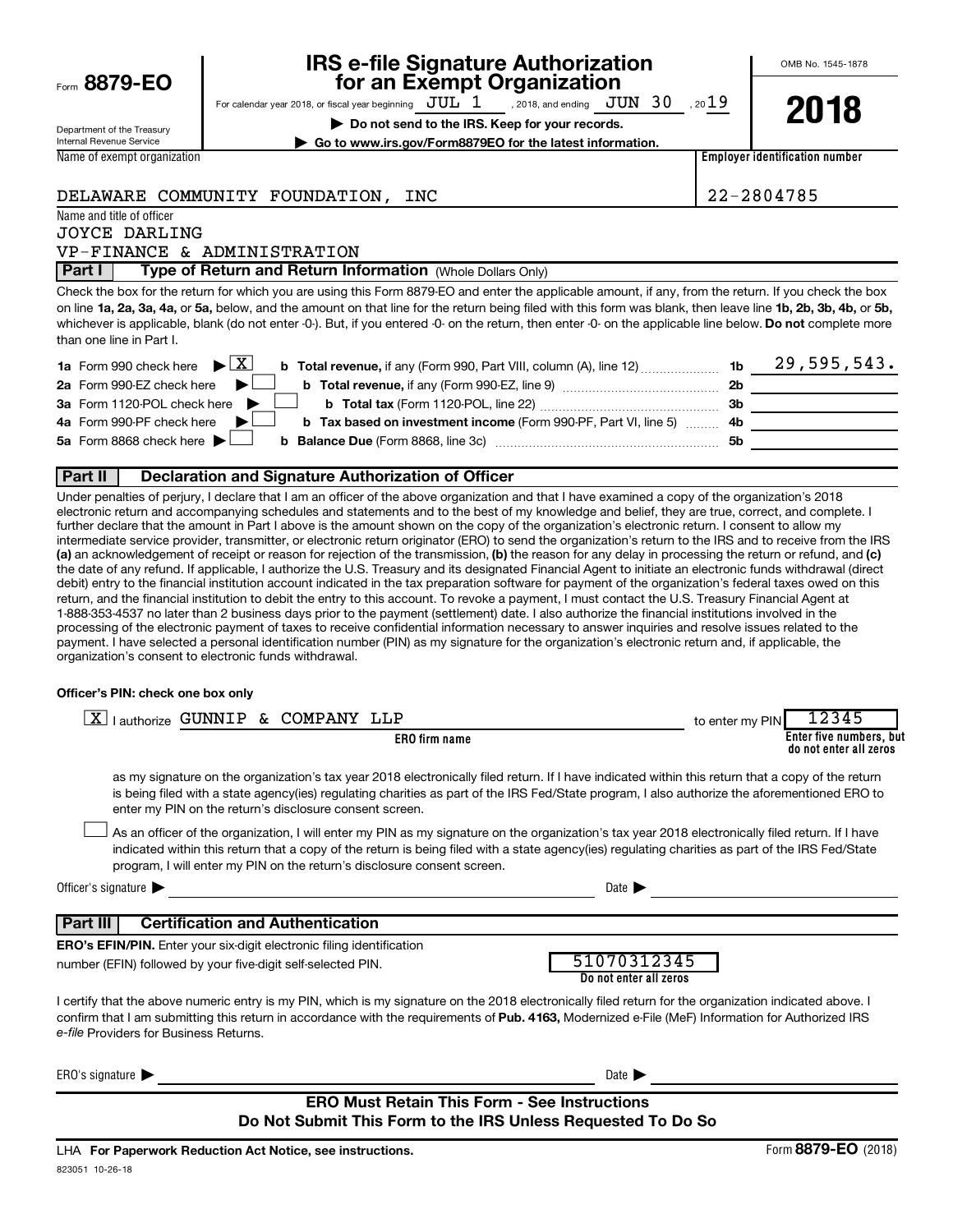| EXTENDED TO MAY 15, 2020                                                                                                                                                                                                                      |                                                                                                                                                                                                                                                                                                                                                                                                                                            |                |                |                                                      |                     |                                                               |
|-----------------------------------------------------------------------------------------------------------------------------------------------------------------------------------------------------------------------------------------------|--------------------------------------------------------------------------------------------------------------------------------------------------------------------------------------------------------------------------------------------------------------------------------------------------------------------------------------------------------------------------------------------------------------------------------------------|----------------|----------------|------------------------------------------------------|---------------------|---------------------------------------------------------------|
| Form 990-T                                                                                                                                                                                                                                    | <b>Exempt Organization Business Income Tax Return</b><br>OMB No. 1545-0687                                                                                                                                                                                                                                                                                                                                                                 |                |                |                                                      |                     |                                                               |
|                                                                                                                                                                                                                                               | (and proxy tax under section 6033(e))                                                                                                                                                                                                                                                                                                                                                                                                      |                |                |                                                      |                     |                                                               |
|                                                                                                                                                                                                                                               | For calendar year 2018 or other tax year beginning $JUL$ 1, $2018$ , and ending $JUN$ 30, $2019$                                                                                                                                                                                                                                                                                                                                           |                |                |                                                      |                     | 2018                                                          |
| Department of the Treasury                                                                                                                                                                                                                    | Go to www.irs.gov/Form990T for instructions and the latest information.                                                                                                                                                                                                                                                                                                                                                                    |                |                |                                                      |                     |                                                               |
| Internal Revenue Service                                                                                                                                                                                                                      | bo not enter SSN numbers on this form as it may be made public if your organization is a $501(c)(3)$ .                                                                                                                                                                                                                                                                                                                                     |                |                |                                                      |                     | Open to Public Inspection for<br>501(c)(3) Organizations Only |
| Check box if                                                                                                                                                                                                                                  | <b>DEmployer identification number</b><br>Name of organization ( $\Box$ Check box if name changed and see instructions.)<br>(Employees' trust, see                                                                                                                                                                                                                                                                                         |                |                |                                                      |                     |                                                               |
|                                                                                                                                                                                                                                               | address changed<br>instructions.)                                                                                                                                                                                                                                                                                                                                                                                                          |                |                |                                                      |                     |                                                               |
| <b>B</b> Exempt under section                                                                                                                                                                                                                 | DELAWARE COMMUNITY FOUNDATION, INC<br>Print                                                                                                                                                                                                                                                                                                                                                                                                |                |                |                                                      |                     | 22-2804785                                                    |
| $X$ 501(c)(3)<br>$\rightarrow$                                                                                                                                                                                                                | 0ľ<br>Number, street, and room or suite no. If a P.O. box, see instructions.<br>Type                                                                                                                                                                                                                                                                                                                                                       |                |                |                                                      | (See instructions.) | E Unrelated business activity code                            |
| 7220(e)<br>408(e)                                                                                                                                                                                                                             | P.O. BOX 1636                                                                                                                                                                                                                                                                                                                                                                                                                              |                |                |                                                      |                     |                                                               |
| $\frac{1}{30(a)}$<br>408A                                                                                                                                                                                                                     | City or town, state or province, country, and ZIP or foreign postal code                                                                                                                                                                                                                                                                                                                                                                   |                |                |                                                      |                     |                                                               |
| 529(a)                                                                                                                                                                                                                                        | WILMINGTON, DE 19899                                                                                                                                                                                                                                                                                                                                                                                                                       |                |                |                                                      | 900000              |                                                               |
|                                                                                                                                                                                                                                               | $\begin{array}{l l} \hline \textbf{G} & \textbf{Book value of all assets} \\ \hline \textbf{G} & \textbf{total degree of all assets} \\ \hline 260, 631, 720. \end{array} \hspace{0.2cm} \begin{array}{l} \hline \textbf{Group experimentation number (See instructions.)} \\ \hline \textbf{G Check organization type} \end{array} \hspace{0.2cm} \begin{array}{l} \hline \textbf{K} & \textbf{501(c) corporation} \\ \hline \end{array}$ |                |                |                                                      |                     |                                                               |
|                                                                                                                                                                                                                                               |                                                                                                                                                                                                                                                                                                                                                                                                                                            |                | $501(c)$ trust | $401(a)$ trust                                       |                     | Other trust                                                   |
|                                                                                                                                                                                                                                               | H Enter the number of the organization's unrelated trades or businesses.                                                                                                                                                                                                                                                                                                                                                                   | 1              |                | Describe the only (or first) unrelated               |                     |                                                               |
|                                                                                                                                                                                                                                               | trade or business here > INVESTMENTS                                                                                                                                                                                                                                                                                                                                                                                                       |                |                | . If only one, complete Parts I-V. If more than one, |                     |                                                               |
|                                                                                                                                                                                                                                               | describe the first in the blank space at the end of the previous sentence, complete Parts I and II, complete a Schedule M for each additional trade or                                                                                                                                                                                                                                                                                     |                |                |                                                      |                     |                                                               |
| business, then complete Parts III-V.                                                                                                                                                                                                          |                                                                                                                                                                                                                                                                                                                                                                                                                                            |                |                |                                                      |                     |                                                               |
| $\mathbf{I}$                                                                                                                                                                                                                                  | During the tax year, was the corporation a subsidiary in an affiliated group or a parent-subsidiary controlled group?                                                                                                                                                                                                                                                                                                                      |                |                |                                                      | Yes                 | $\overline{X}$ No                                             |
|                                                                                                                                                                                                                                               | If "Yes," enter the name and identifying number of the parent corporation.                                                                                                                                                                                                                                                                                                                                                                 |                |                |                                                      |                     |                                                               |
|                                                                                                                                                                                                                                               | J The books are in care of $\rightarrow$ JOYCE DARLING                                                                                                                                                                                                                                                                                                                                                                                     |                |                | Telephone number $\rightarrow$ 302-504-5251          |                     |                                                               |
|                                                                                                                                                                                                                                               | Part I   Unrelated Trade or Business Income                                                                                                                                                                                                                                                                                                                                                                                                |                | (A) Income     | (B) Expenses                                         |                     | (C) Net                                                       |
| <b>1a</b> Gross receipts or sales                                                                                                                                                                                                             |                                                                                                                                                                                                                                                                                                                                                                                                                                            |                |                |                                                      |                     |                                                               |
| Less returns and allowances                                                                                                                                                                                                                   | $c$ Balance $\qquad \qquad \blacktriangleright$                                                                                                                                                                                                                                                                                                                                                                                            | 1c             |                |                                                      |                     |                                                               |
| 2                                                                                                                                                                                                                                             |                                                                                                                                                                                                                                                                                                                                                                                                                                            | $\overline{2}$ |                |                                                      |                     |                                                               |
| Gross profit. Subtract line 2 from line 1c<br>3                                                                                                                                                                                               |                                                                                                                                                                                                                                                                                                                                                                                                                                            | 3              |                |                                                      |                     |                                                               |
| 4 a                                                                                                                                                                                                                                           |                                                                                                                                                                                                                                                                                                                                                                                                                                            | 4a             |                |                                                      |                     |                                                               |
| b                                                                                                                                                                                                                                             |                                                                                                                                                                                                                                                                                                                                                                                                                                            | 4 <sub>b</sub> |                |                                                      |                     |                                                               |
|                                                                                                                                                                                                                                               |                                                                                                                                                                                                                                                                                                                                                                                                                                            | 4c             |                |                                                      |                     |                                                               |
| 5                                                                                                                                                                                                                                             | Income (loss) from a partnership or an S corporation (attach statement)                                                                                                                                                                                                                                                                                                                                                                    | 5              |                |                                                      |                     |                                                               |
| Rent income (Schedule C)<br>6                                                                                                                                                                                                                 |                                                                                                                                                                                                                                                                                                                                                                                                                                            | 6              |                |                                                      |                     |                                                               |
| 7                                                                                                                                                                                                                                             |                                                                                                                                                                                                                                                                                                                                                                                                                                            | $\overline{7}$ |                |                                                      |                     |                                                               |
| 8                                                                                                                                                                                                                                             | Interest, annuities, royalties, and rents from a controlled organization (Schedule F)                                                                                                                                                                                                                                                                                                                                                      | 8              |                |                                                      |                     |                                                               |
| 9                                                                                                                                                                                                                                             | Investment income of a section $501(c)(7)$ , (9), or (17) organization (Schedule G)                                                                                                                                                                                                                                                                                                                                                        | 9              |                |                                                      |                     |                                                               |
| 10                                                                                                                                                                                                                                            |                                                                                                                                                                                                                                                                                                                                                                                                                                            | 10             |                |                                                      |                     |                                                               |
| 11                                                                                                                                                                                                                                            |                                                                                                                                                                                                                                                                                                                                                                                                                                            | 11             |                |                                                      |                     |                                                               |
| 12                                                                                                                                                                                                                                            |                                                                                                                                                                                                                                                                                                                                                                                                                                            | 12             |                |                                                      |                     |                                                               |
| 13                                                                                                                                                                                                                                            | 0.<br>13                                                                                                                                                                                                                                                                                                                                                                                                                                   |                |                |                                                      |                     |                                                               |
| Part II                                                                                                                                                                                                                                       | <b>Deductions Not Taken Elsewhere</b> (See instructions for limitations on deductions.)                                                                                                                                                                                                                                                                                                                                                    |                |                |                                                      |                     |                                                               |
|                                                                                                                                                                                                                                               | (Except for contributions, deductions must be directly connected with the unrelated business income.)                                                                                                                                                                                                                                                                                                                                      |                |                |                                                      |                     |                                                               |
| 14                                                                                                                                                                                                                                            |                                                                                                                                                                                                                                                                                                                                                                                                                                            |                |                |                                                      | 14                  |                                                               |
| 15                                                                                                                                                                                                                                            | Salaries and wages information continuous contracts and was a statement of the statement of the statement of the statement of the statement of the statement of the statement of the statement of the statement of the stateme                                                                                                                                                                                                             |                |                |                                                      | 15<br>16            |                                                               |
| 16                                                                                                                                                                                                                                            | Repairs and maintenance <i>maintenance</i> and contained and contained and contained and maintenance and maintenance and                                                                                                                                                                                                                                                                                                                   |                |                |                                                      |                     |                                                               |
| 17                                                                                                                                                                                                                                            |                                                                                                                                                                                                                                                                                                                                                                                                                                            |                |                |                                                      |                     |                                                               |
| Interest (attach schedule) (see instructions) www.communications.communications are interest (attach schedule)<br>18                                                                                                                          |                                                                                                                                                                                                                                                                                                                                                                                                                                            |                |                |                                                      |                     |                                                               |
| Taxes and licenses <b>commissions</b> and <b>licenses contract the contract of the contract of the contract of the contract of the contract of the contract of the contract of the contract of the contract of the contract of the </b><br>19 |                                                                                                                                                                                                                                                                                                                                                                                                                                            |                |                |                                                      | 19                  |                                                               |
| 20                                                                                                                                                                                                                                            |                                                                                                                                                                                                                                                                                                                                                                                                                                            |                |                |                                                      | 20                  |                                                               |
| 21                                                                                                                                                                                                                                            |                                                                                                                                                                                                                                                                                                                                                                                                                                            |                |                |                                                      |                     |                                                               |
| 22                                                                                                                                                                                                                                            |                                                                                                                                                                                                                                                                                                                                                                                                                                            |                |                |                                                      | 22 <sub>b</sub>     |                                                               |
| 23<br>23<br>Depletion                                                                                                                                                                                                                         |                                                                                                                                                                                                                                                                                                                                                                                                                                            |                |                |                                                      |                     |                                                               |
| Contributions to deferred compensation plans [11] manufactured contributions to deferred compensation plans [1<br>24                                                                                                                          |                                                                                                                                                                                                                                                                                                                                                                                                                                            |                |                |                                                      | 24                  |                                                               |
| 25<br>Employee benefit programs in the continuum contract of the contract of the contract of the contract of the contract of the contract of the contract of the contract of the contract of the contract of the contract of the con          |                                                                                                                                                                                                                                                                                                                                                                                                                                            |                |                |                                                      | 25                  |                                                               |
| 26                                                                                                                                                                                                                                            |                                                                                                                                                                                                                                                                                                                                                                                                                                            |                |                |                                                      | 26                  |                                                               |
| 27<br>27                                                                                                                                                                                                                                      |                                                                                                                                                                                                                                                                                                                                                                                                                                            |                |                |                                                      |                     |                                                               |
| 28                                                                                                                                                                                                                                            | Other deductions (attach schedule) manufactured and contract and contract and contract and contract and contract and contract and contract and contract and contract and contract and contract and contract and contract and c<br>28                                                                                                                                                                                                       |                |                |                                                      |                     |                                                               |
| 29<br>29                                                                                                                                                                                                                                      |                                                                                                                                                                                                                                                                                                                                                                                                                                            |                |                |                                                      |                     | 0.                                                            |
| Unrelated business taxable income before net operating loss deduction. Subtract line 29 from line 13<br>30                                                                                                                                    |                                                                                                                                                                                                                                                                                                                                                                                                                                            |                |                |                                                      | 30                  | $\overline{0}$ .                                              |
| 31                                                                                                                                                                                                                                            | Deduction for net operating loss arising in tax years beginning on or after January 1, 2018 (see instructions)                                                                                                                                                                                                                                                                                                                             |                |                |                                                      | 31                  |                                                               |
| 32                                                                                                                                                                                                                                            | Unrelated business taxable income. Subtract line 31 from line 30 [11] www.communically.communically.communications.                                                                                                                                                                                                                                                                                                                        |                |                |                                                      | 32                  | 0.                                                            |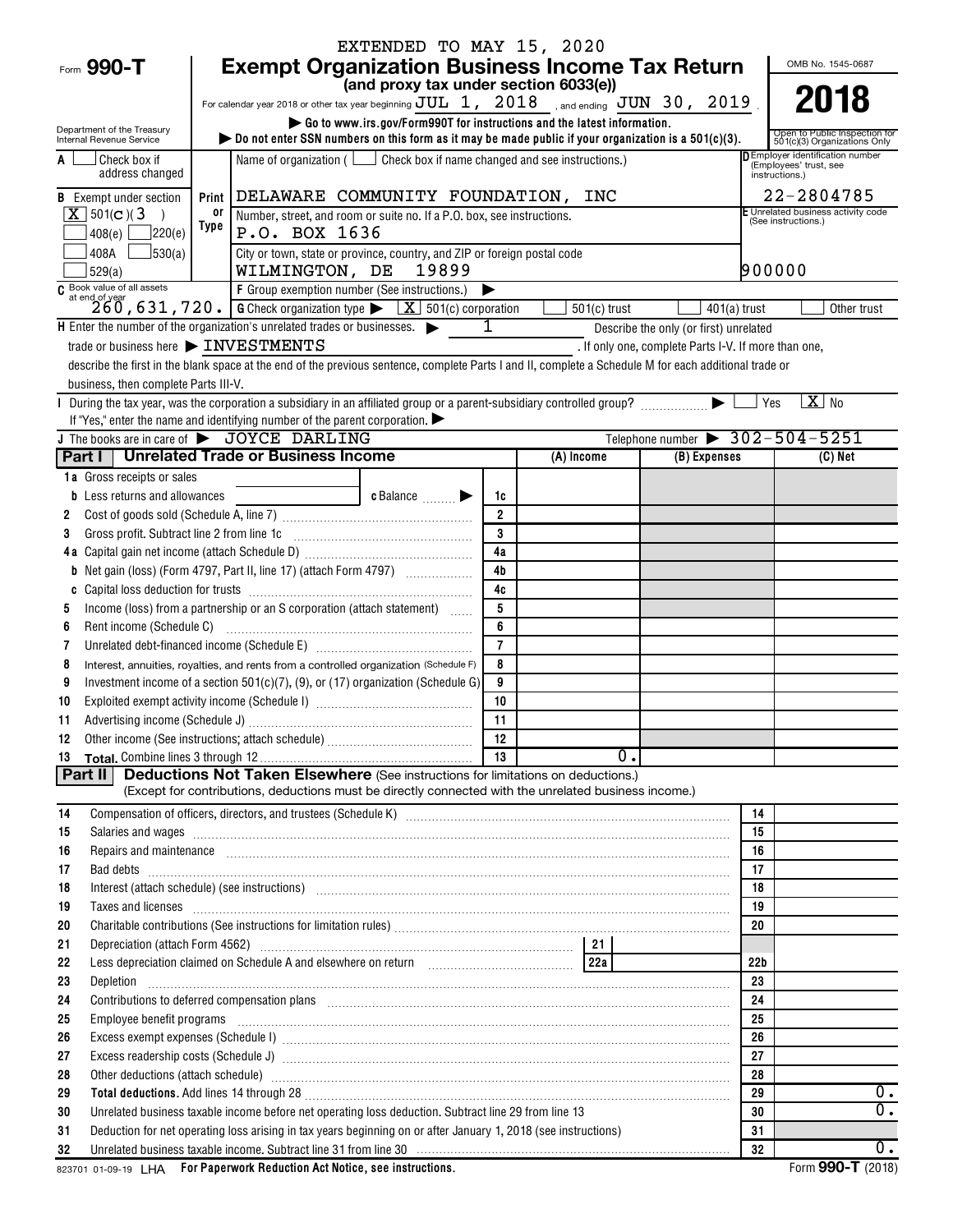| Form 990-T (2018) |                            | 22-2804785<br>DELAWARE COMMUNITY FOUNDATION, INC                                                                                                                                                                                  |                                                                       | Page 2                       |
|-------------------|----------------------------|-----------------------------------------------------------------------------------------------------------------------------------------------------------------------------------------------------------------------------------|-----------------------------------------------------------------------|------------------------------|
|                   |                            | Part III   Total Unrelated Business Taxable Income                                                                                                                                                                                |                                                                       |                              |
| 33                |                            | Total of unrelated business taxable income computed from all unrelated trades or businesses (see instructions)                                                                                                                    | 33                                                                    | $0$ .                        |
| 34                |                            | Amounts paid for disallowed fringes [11] Amount and the contract of the state of the state of the state of the state of the state of the state of the state of the state of the state of the state of the state of the state o    | 34                                                                    |                              |
| 35                |                            | Deduction for net operating loss arising in tax years beginning before January 1, 2018 (see instructions) $STMT - 1$                                                                                                              | 35                                                                    | $\overline{0}$ .             |
| 36                |                            | Total of unrelated business taxable income before specific deduction. Subtract line 35 from the sum of                                                                                                                            |                                                                       |                              |
|                   |                            | lines 33 and 34                                                                                                                                                                                                                   | 36                                                                    |                              |
| 37                |                            |                                                                                                                                                                                                                                   | 37                                                                    | 1,000.                       |
| 38                |                            | Unrelated business taxable income. Subtract line 37 from line 36. If line 37 is greater than line 36,                                                                                                                             |                                                                       |                              |
|                   |                            | enter the smaller of zero or line 36                                                                                                                                                                                              | 38                                                                    | 0.                           |
|                   |                            | Part IV   Tax Computation                                                                                                                                                                                                         |                                                                       |                              |
| 39                |                            |                                                                                                                                                                                                                                   | 39                                                                    | $0$ .                        |
| 40                |                            | Trusts Taxable at Trust Rates. See instructions for tax computation. Income tax on the amount on line 38 from:                                                                                                                    |                                                                       |                              |
|                   |                            |                                                                                                                                                                                                                                   | 40                                                                    |                              |
| 41                |                            | <b>Proxy tax.</b> See instructions <b>constructions b</b>                                                                                                                                                                         | 41                                                                    |                              |
| 42                |                            | Alternative minimum tax (trusts only) [11] Alternative manufacture manufacture minimum tax (trusts only) [11] Alternative minimum tax (trusts only) [11] Alternative minimum tax (trusts only) [11] Alternative minimum tax (t    | 42                                                                    |                              |
| 43                |                            | Tax on Noncompliant Facility Income. See instructions [11] Martin Martin Martin Martin Martin Martin Martin Ma                                                                                                                    | 43                                                                    |                              |
| 44                |                            | Part V   Tax and Payments                                                                                                                                                                                                         | 44                                                                    | $\overline{0}$ .             |
|                   |                            |                                                                                                                                                                                                                                   |                                                                       |                              |
|                   |                            | 45a Foreign tax credit (corporations attach Form 1118; trusts attach Form 1116) [<br>45a                                                                                                                                          |                                                                       |                              |
|                   |                            | 45b                                                                                                                                                                                                                               |                                                                       |                              |
| c                 |                            | 45с<br>45d                                                                                                                                                                                                                        |                                                                       |                              |
| d                 |                            |                                                                                                                                                                                                                                   | 45c                                                                   |                              |
| 46                |                            |                                                                                                                                                                                                                                   | 46                                                                    | $\overline{0}$ .             |
| 47                |                            | Other taxes. Check if from: Form 4255 Form 8611 Form 8697 Form 8866 O Other (attach schedule)                                                                                                                                     | 47                                                                    |                              |
| 48                |                            |                                                                                                                                                                                                                                   | 48                                                                    | $0$ .                        |
| 49                |                            |                                                                                                                                                                                                                                   | 49                                                                    | $\overline{0}$ .             |
|                   |                            | 50a                                                                                                                                                                                                                               |                                                                       |                              |
|                   |                            | 50b                                                                                                                                                                                                                               |                                                                       |                              |
|                   |                            | 50с                                                                                                                                                                                                                               |                                                                       |                              |
|                   |                            | d Foreign organizations: Tax paid or withheld at source (see instructions)<br>50d                                                                                                                                                 |                                                                       |                              |
|                   |                            | <b>50c</b>                                                                                                                                                                                                                        |                                                                       |                              |
|                   |                            | 50f                                                                                                                                                                                                                               |                                                                       |                              |
|                   |                            | <b>g</b> Other credits, adjustments, and payments: $\Box$ Form 2439                                                                                                                                                               |                                                                       |                              |
|                   |                            | Form 4136<br>Total $\blacktriangleright$<br>Other<br>50g                                                                                                                                                                          |                                                                       |                              |
|                   |                            |                                                                                                                                                                                                                                   | 51                                                                    |                              |
| 52                |                            | Estimated tax penalty (see instructions). Check if Form 2220 is attached $\blacktriangleright$                                                                                                                                    | 52                                                                    |                              |
| 53                |                            |                                                                                                                                                                                                                                   | 53                                                                    |                              |
| 54                |                            | Overpayment. If line 51 is larger than the total of lines 48, 49, and 52, enter amount overpaid                                                                                                                                   | 54                                                                    |                              |
| 55                |                            | Enter the amount of line 54 you want: Credited to 2019 estimated tax<br>Refunded                                                                                                                                                  | 55                                                                    |                              |
| <b>Part VI</b>    |                            | <b>Statements Regarding Certain Activities and Other Information (see instructions)</b>                                                                                                                                           |                                                                       |                              |
| 56                |                            | At any time during the 2018 calendar year, did the organization have an interest in or a signature or other authority                                                                                                             |                                                                       | Yes<br>No                    |
|                   |                            | over a financial account (bank, securities, or other) in a foreign country? If "Yes," the organization may have to file                                                                                                           |                                                                       |                              |
|                   |                            | FinCEN Form 114, Report of Foreign Bank and Financial Accounts. If "Yes," enter the name of the foreign country                                                                                                                   |                                                                       |                              |
|                   | here $\blacktriangleright$ |                                                                                                                                                                                                                                   |                                                                       | x<br>$\overline{\mathtt{x}}$ |
| 57                |                            | During the tax year, did the organization receive a distribution from, or was it the grantor of, or transferor to, a foreign trust?                                                                                               |                                                                       |                              |
| 58                |                            | If "Yes," see instructions for other forms the organization may have to file.<br>Enter the amount of tax-exempt interest received or accrued during the tax year $\triangleright$ \$                                              |                                                                       |                              |
|                   |                            | Under penalties of perjury, I declare that I have examined this return, including accompanying schedules and statements, and to the best of my knowledge and belief, it is true,                                                  |                                                                       |                              |
| Sign              |                            | Correct, and complete. Declaration of preparer (other than taxpayer) is based on all information of which preparer has any knowledge.<br>Correct, and complete. Declaration of preparer (other than taxpayer) is based on all inf |                                                                       |                              |
| Here              |                            | ADMINISTRATION                                                                                                                                                                                                                    | May the IRS discuss this return with<br>the preparer shown below (see |                              |
|                   |                            | Signature of officer<br>Date<br>Title                                                                                                                                                                                             | instructions)? $ X $                                                  | Yes<br>No                    |
|                   |                            | Date<br>Check<br>Print/Type preparer's name<br>Preparer's signature<br>if                                                                                                                                                         | PTIN                                                                  |                              |
| Paid              |                            | KATHERINE L.<br>self-employed                                                                                                                                                                                                     |                                                                       |                              |
| Preparer          |                            | SILICATO                                                                                                                                                                                                                          | P00543107                                                             |                              |
| <b>Use Only</b>   |                            | Firm's name GUNNIP & COMPANY LLP<br>Firm's EIN                                                                                                                                                                                    | 51-0076769                                                            |                              |
|                   |                            | 2751 CENTERVILLE RD., STE. 300                                                                                                                                                                                                    |                                                                       |                              |
|                   |                            | Firm's address > WILMINGTON, DE 19808                                                                                                                                                                                             | Phone no. 302-225-5000                                                |                              |
|                   |                            |                                                                                                                                                                                                                                   |                                                                       |                              |